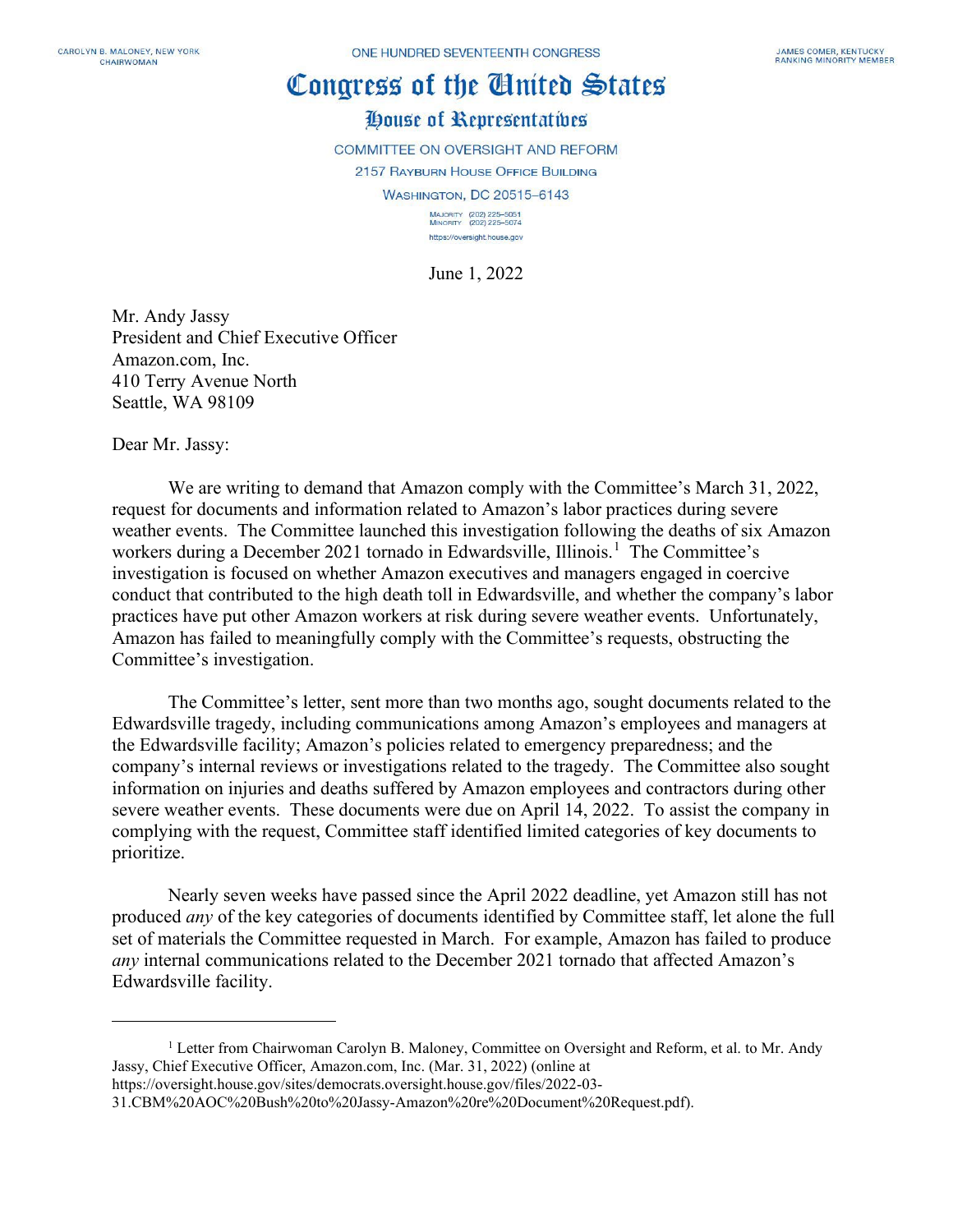Mr. Andy Jassy Page 2

Amazon has also refused to produce any documents related to internal investigations and reviews of the Edwardsville incident, which are central to the Committee's inquiry. On May 17, 2022, counsel to Amazon claimed that Amazon is withholding these documents based on workproduct and attorney-client privileges. As Committee staff previously informed your counsel, the Committee, under chairs of both parties, does not recognize common-law privileges as valid reasons to withhold documents from Congress.<sup>[2](#page-1-0)</sup>

Over the course of nearly seven weeks, Amazon produced only an incomplete set of policies and procedures. Amazon's inability to produce even this limited set of materials in a timely manner is troubling, given that the company represented to Members of Congress more than four months ago that it was "conducting a thorough internal investigation" into the Edwardsville events, and "cooperating" with an inquiry by the Occupational Safety and Health Administration  $(OSHA)$ .<sup>[3](#page-1-1)</sup> In light of this, relevant policy and procedure documents—as well as many other documents the company is withholding—should have been ready for immediate production.

The Committee's investigation is of crucial importance to the American people. Employers like Amazon must prioritize worker safety over the corporate bottom line. Our investigation into Amazon's response to the events in Edwardsville and other extreme weather events seeks to determine whether Amazon's corporate practices put employee safety first, or whether your company, which now employs nearly one million people in the United States, is merely paying lip service to this principle. As we noted back in March, "This investigation will inform legislative efforts to curb unfair labor practices, strengthen protections for workers, and address the effects of climate change on worker safety."[4](#page-1-2)

Since sending our March 31, 2022, request, the Committee's concerns about Amazon's safety and labor practices have only increased. On April 26, OSHA revealed that an inspection of the Edwardsville facility "raised concerns about the potential risk to employees during severe weather emergencies," and recommended that Amazon "voluntarily take the necessary steps to eliminate or materially reduce your employees' exposure" to the risk factors OSHA identified.<sup>[5](#page-1-3)</sup>

<span id="page-1-0"></span><sup>2</sup> *See, e.g.*, Congressional Research Service, *Congressional Oversight Manual* (Mar. 21, 2021) (online at https://crsreports.congress.gov/product/pdf/RL/RL30240) (explaining that "it has generally been the congressional view that investigative committees are not bound by court-created common-law privileges"); H. Rep. No. 116-125 at Page 31 (2019) (concluding that "common law privileges ... are not valid reasons to withhold documents subject to a valid subpoena from Congress, which derives its investigative authority from the Constitution"); H. Rep. No. 105-792 at Page 11 (1998) ("The historic position of the House of Representatives is that committees of Congress are not bound to recognize any non-Constitutional privilege, such as the attorney-client privilege.").

<span id="page-1-1"></span><sup>&</sup>lt;sup>3</sup> Letter from Brian Huseman; Vice President, Public Policy; Amazon.com, Inc.; to Senator Elizabeth Warren et al. (Jan. 3, 2022) (online at

www.warren.senate.gov/imo/media/doc/Amazon%20Response%20Edwardsville%201.3.2022.pdf).

<span id="page-1-2"></span><sup>4</sup> Letter from Chairwoman Carolyn B. Maloney, Committee on Oversight and Reform, et al. to Mr. Andy Jassy, Chief Executive Officer, Amazon.com, Inc. (Mar. 31, 2022) (online at https://oversight.house.gov/sites/democrats.oversight.house.gov/files/2022-03-

<sup>31.</sup>CBM%20AOC%20Bush%20to%20Jassy-Amazon%20re%20Document%20Request.pdf).

<span id="page-1-3"></span><sup>5</sup> Letter from Aaron Priddy, Area Director, Department of Labor, to Mical Davis, Amazon.com Services LLC (Apr. 26, 2022) (online at